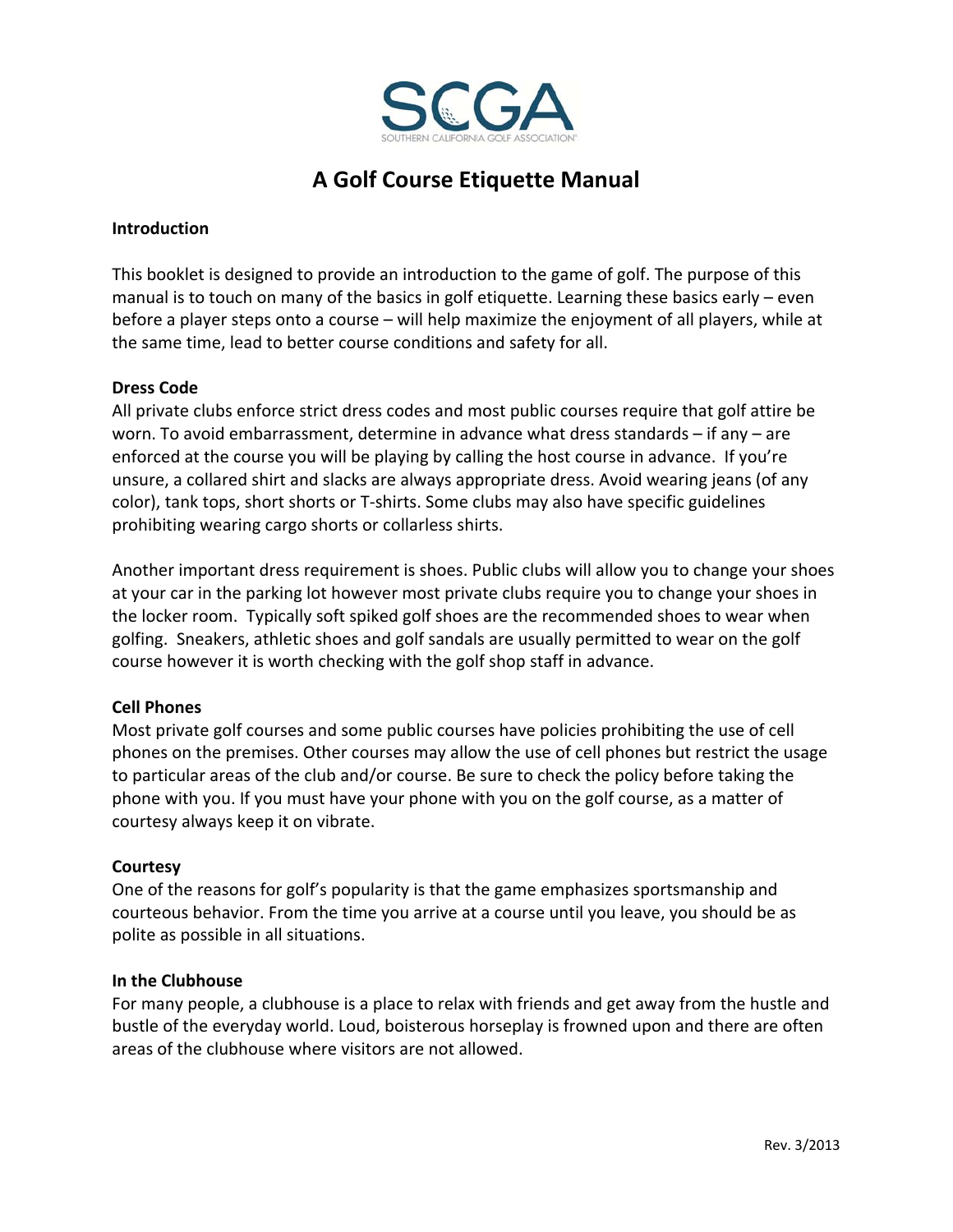As a general rule, golf clubs should not be brought into the clubhouse or golf shop and golf shoes should be worn only in the golf shop, locker room or rest room areas, unless specifically noted otherwise.

### **At the Golf Shop**

Check in at the golf shop to determine your tee time and let the staff know that you and/or your group have arrived. Fees are usually paid either in the golf shop or at the starter's area. Check in early enough to allow you time to warm up and get mentally prepared to play.

### **On the Practice Range**

The practice range is a facility with two purposes. It allows players to warm up before their game and also allows golfers to practice shots when they are not scheduled to play. The range usually has a long, rectangular area for hitting long shots and some also have areas to practice chipping and/or bunker play. Balls are usually available for purchase from the golf shop or through a machine near the range, check with the golf shop for details.

Because many people often use the range at one time, be aware of others as you practice or warm up. Each person on the practice range will have a designated station to hit from which is usually defined by two poles or markers. Do not get too close to other players while they are hitting balls and do not distract others. If all the practice area stations are taken, you must wait until someone finishes their practice and leaves the station before claiming the spot. When you finish your allotment of balls, leave the area so others can practice.

Warm up carefully. Do some simple stretching exercises and begin hitting short irons to loosen up. After you're warm, you can then hit longer irons and woods.

Be cognizant of the practice range area. Aim towards the center of the area so that slices and hooks will stay in the range and not stray onto the golf course. Be aware of the length of the range and do not hit clubs that you know will clear the back fence and/or limit line – flying golf balls can be dangerous!

Confine the area in which you practice to a small patch of turf (if the range has natural grass) to help preserve the grass for other golfers.

#### **On the Practice Putting Green**

On the putting green, you usually practice with your own golf balls (some private clubs have practice balls to putt with on the practice putting green). Limit the number of balls you putt at any one time so you don't cause others to have to wait unduly. Since many people are often using the practice putting green at the same time, be careful as you putt so you don't distract others or putt across other players' line of putt.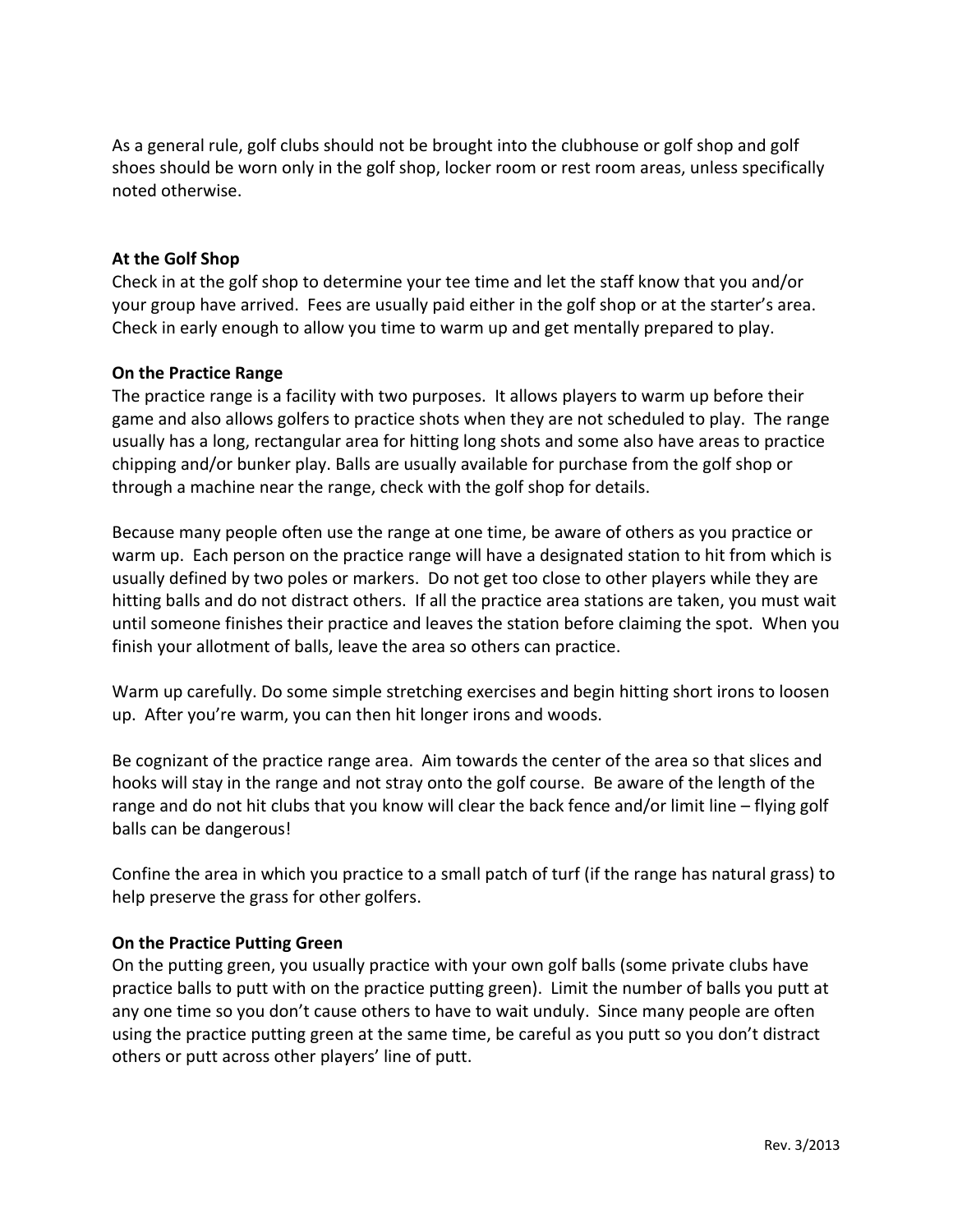## **Yardages**

Many courses have distance yardages from the fairway to the putting green marked at specific spots on the course to help you determine club selection. Some courses use distinctive bushes, trees, posts or other objects to define where 150 yards from the putting green is located. Some courses mark yardages on sprinkler heads. Many have yardage markings on the cart path and some use plates in the fairways at specific intervals (e.g., 100 yards) to help players determine yardage.

Courses now offer Global Positioning Systems (GPS) on their golf carts to get a more accurate read of exactly how far the player is from the green. Hand held laser devices may also be an option for golfers. These hand held devices will be pointed at the flagstick which will have a reflective piece attached, and the distance is then provided for the player.

# **Golf Carts**

Most clubs have specific rules about the use of electric and/or hand carts and these rules may vary during the year because of course conditions. Some clubs do not permit the use of push or pull carts so contact the golf shop staff to inquire about their use. Electric carts are often required by many courses, particularly resort courses and private clubs; however, use of these carts may be restricted to players above a specific age.

Carts are often allowed on all parts of the course (except greens and tees) but occasionally a course may restrict carts to the cart path or use a 90 degree rule for entering the fairway from the cart path.

If carts are restricted to the cart path, you must be sure you take enough clubs with you when you walk to your ball to avoid walking back to the cart for a different club. A good rule of thumb is to take a club for the yardage you will be hitting plus one or two clubs above and below your original club selection. For example, if you would normally hit a five iron from the spot of your ball, take a four iron, five iron and six iron with you (or a three iron, four iron, five iron, six iron and seven iron).

If a club is using a 90 degree rule, drive your cart on the cart path to a point directly opposite your golf ball, then drive to your ball. After you're finished hitting, drive your cart back to the cart path and continue forward.

Keep all carts (hand or electric) well away from greens, tees and any excessively wet areas. Drive electric carts safely, especially in hilly areas, and always set the parking brake correctly. Be sure golf bags are securely attached to the back of the cart before you begin driving and that your cart partner is safely seated.

# **The Golf Course**

Once you've warmed up, you are ready to play on the course. Most courses will have a staff member notify you when your group is next to tee off on the  $1<sup>st</sup>$  hole. As a courtesy to other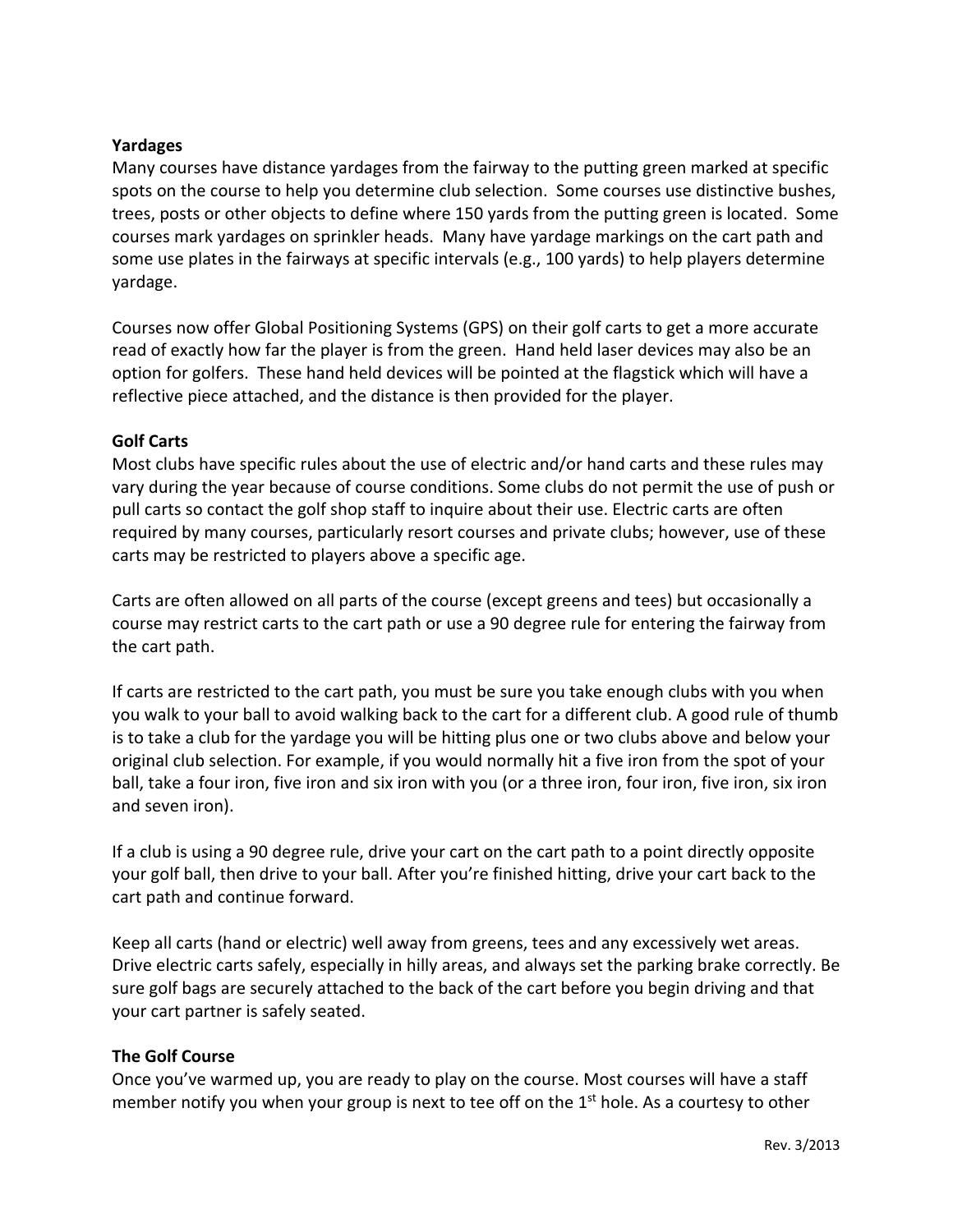golfers on the tee, do all advance preparation work (e.g., putting tees and golf balls in your pocket, putting your watch, wallet or purse in the golf bag) away from the teeing area. Allow enough time – five to 15 minutes – to do all of this so that you are relaxed when you're called to the tee.

There are two cardinal rules on the golf course:

- 1. **Be motionless and quiet while others are making a stroke**. Golfers can easily be distracted. Talking, jingling of coins, standing in the line of play or sight, or walking are examples of actions that can be distracting to a golfer trying to concentrate on a shot. You will quickly come to appreciate such courtesies from other golfers – always practice them yourself.
- 2. **Be courteous and pleasant on the course**. No one likes to play with an obnoxious person. Maintain your composure at all times, even when you're having a bad day on the course. Do not slam, throw or otherwise abuse your clubs after a poor shot and do not use foul language. The game is to be enjoyed and no one likes a person who constantly complains about everything.

Other important rules:

- **Help visually follow other player's golf balls and locate them, if necessary**. When a person is hitting, follow the line of flight the golf ball takes, particularly if it is well off the fairway. Follow the flight of the ball with a distinctive landmark (a tree, telephone pole, etc.) so that the person can later find it. Ask if the person has seen the ball; if not, tell them the line of flight. Later, if necessary, help them find the ball. If you have bad eyes – in particular, bad depth perception – let your fellow competitors know ahead of time so they can help spot your ball.
- **Be ready to hit when it's your turn**. Without being distractive, assess what club you will be hitting while someone else is playing their shot so that you will be ready to hit when it's your turn. One of *The Rules of Golf* is the person farthest away from the hole hits first, but it is imperative that everyone in the group be ready to play when it's their turn to do so.
- **Keep up with the group in front of you**. Your group should always remain within a shot behind the group in front of you. If the group in front of you speeds up, your group should play faster and make an effort to catch back up with that group.

# **Bunkers**

Unless a course has no bunkers, you will inevitably find yourself in one at some time. When you walk into a bunker, carry the club with which you are going to hit. Walk in from the side of the bunker either closest to the ball or with the flattest entry point; if in doubt use the latter. Be careful not to damage the sides of the bunker when you enter or exit. Greenside bunkers should be entered from behind the ball, not from the green side.

After you hit your bunker shot, use the rake to smooth the sand where you hit the ball and the footprints you left entering and exiting the bunker (if you have a caddie, he will do this for you).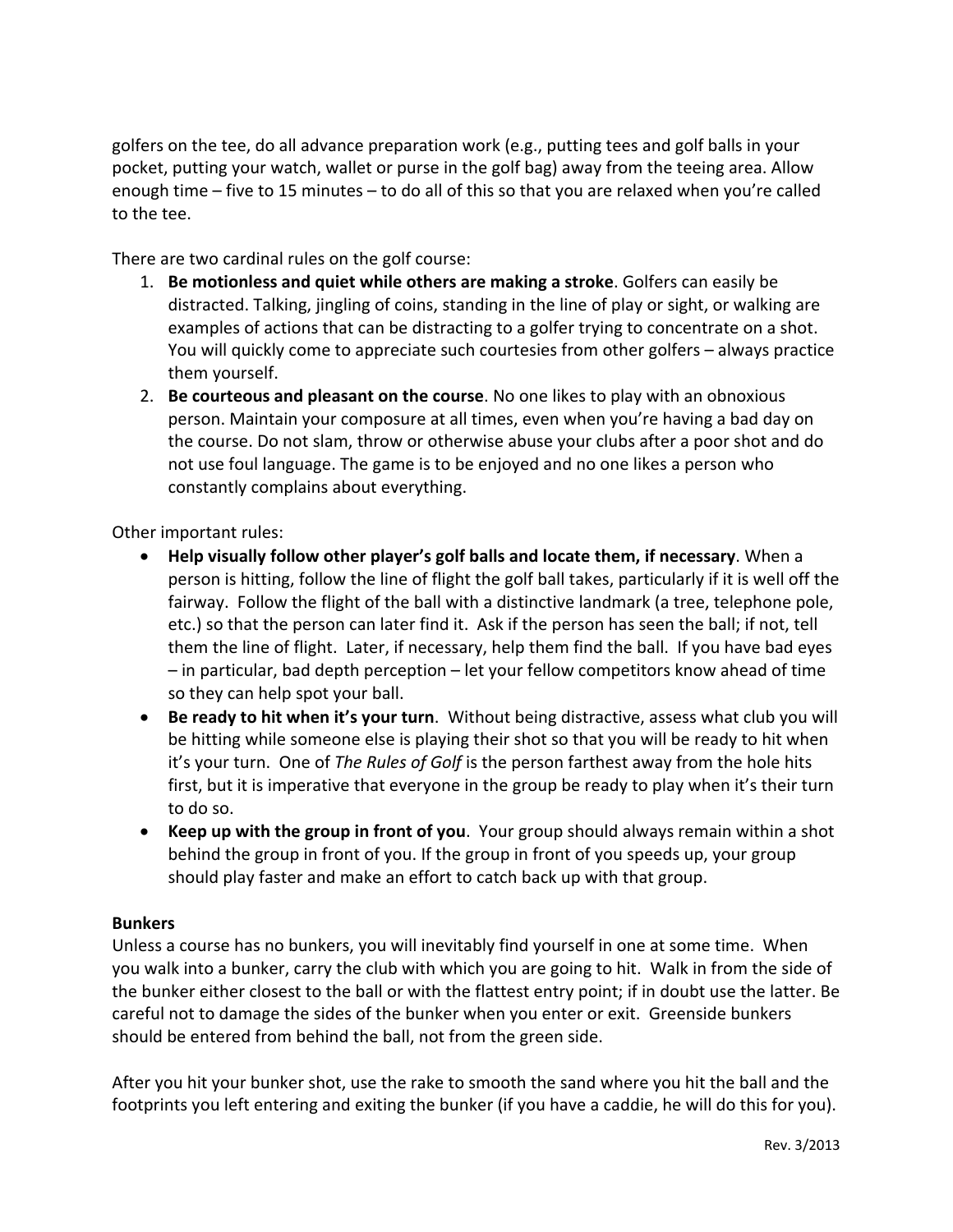Minimize the amount of raking needed by walking out the same way you walked in, unless this is impractical. After hitting your shot out of the bunker, try to leave the bunker in the best condition possible for the next player.

### **On the Putting Green**

Because putts roll along the ground, they are influenced by the condition of the turf. Be aware of where all players' balls are on the putting green so you don't step on someone's line of putt. This is especially true near the hole.

If your ball will be near someone's line, or if you are asked to do so, mark your ball by placing a small coin or ball marker directly behind the ball and then picking up the ball. If you're asked to move the marker to one side or the other, line your mark up with a distinctive object near the green (e.g., a tree, pole or edge of a bunker) and then move the coin in the direction asked, using the putter head as a measurement. If someone else's ball is going to distract you, ask politely that it be marked and/or the coin be moved.

Ask players if they would like the flagstick attended, and perform this task, if necessary, generally the person closest to the hole (who will be the last person to putt) is the person who attends the flagstick. Remember that a player off the green (even if he is putting) has the right to have the flagstick left in, taken out or attended.

When attending the flagstick, stand in such as way that you will not be in any player's line of putt and your shadow does not fall over the hole or the line of putt. Hold the flagstick until the player putts and then pull the flagstick straight up out of the hole and move it away from the hole. Lay the flagstick down carefully (do not jab it into the ground) well away from all people who will be putting.

When waiting to putt, try to line up your putt prior to your turn. However, make sure that your actions don't interfere with or distract a fellow player who is putting.

Be aware of *speed of play* policies and course maintenance procedures outlined in other sections of this booklet. Repair your ball marks and others you find without unduly delaying play.

### **Speed of Play**

Every attempt should be made to maintain your group's proper position on the course. As a general rule, players should maintain proper pace with the group in front of them and not slow up groups behind them. The latter, of course, is unavoidable if your group is being held up by groups in front of you. Most 18‐hole courses can be played in four hours or less by a group of four if all groups are playing at the correct speed.

If you find that your group is not keeping pace and is holding up a group behind you, invite that group to play through by waiving them up with your hand. When you do this, stand aside and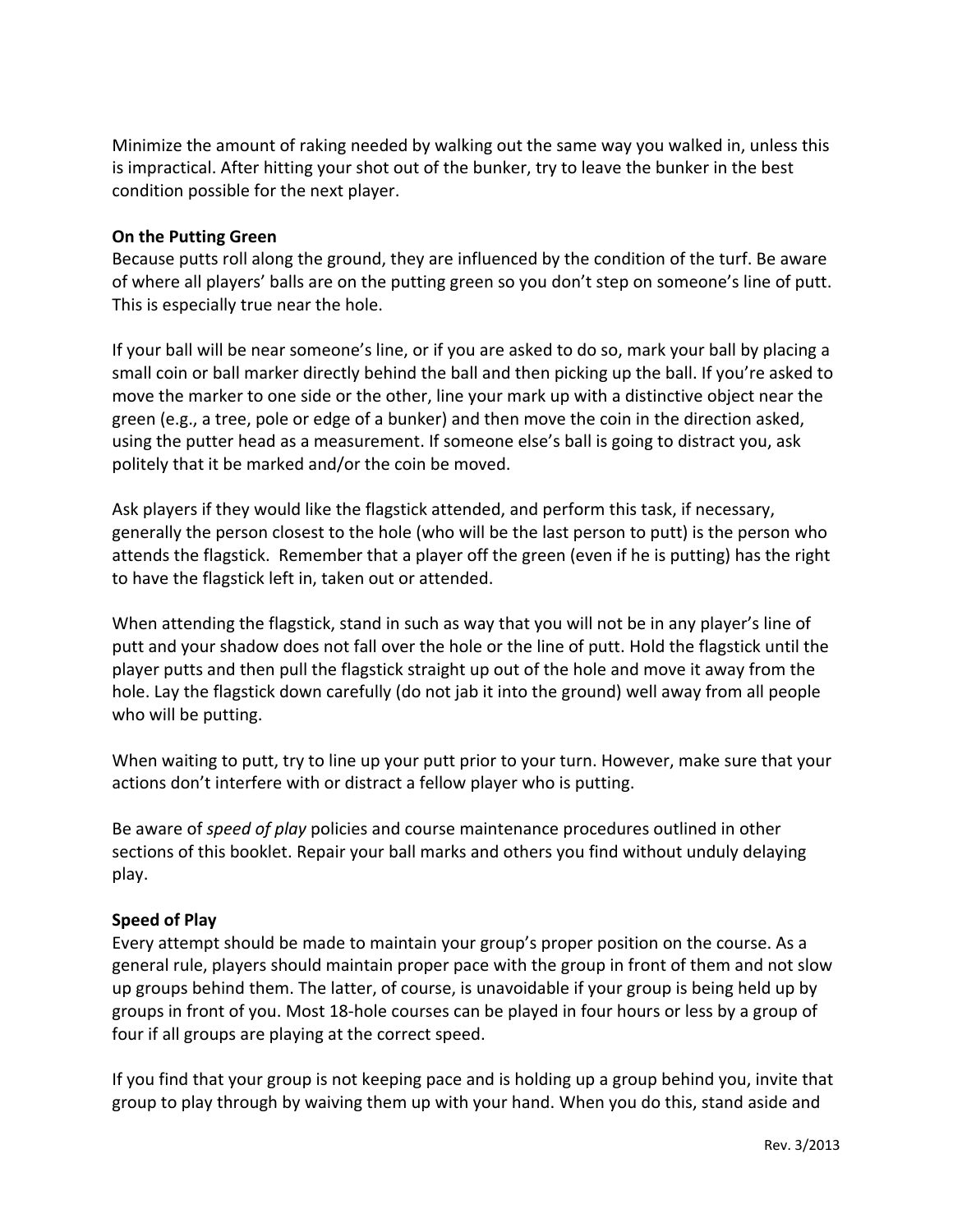let the group play through you comfortably before you resume play. In particular, this action may be necessary if one or more people in your group have lost a golf ball.

As a general rule, if a hole is open in front of you, you are out of position and should speed up play, even if there is no group behind you.

Things you can do to speed up play:

- **Pick the set of tees and yardages that match your skill level**. Too many golfers feel they have to play the longest set of tees (I paid my money and I'm going to play this course from the tips!), even if they are not capable of playing easily and comfortably from those tees. If in doubt, pick the set of tees you would normally play and then play one set lower. A 6,200 yard golf course is plenty for the average golfer; a 6,500 yard course or longer is often too much distance.
- **Play ready golf throughout your entire round**. The term "Ready golf" means that whoever in the group is ready to play, hits, even if it is not their turn to play.
- **Always be ready to hit when it's your turn**. Have your club selected (see the section on carts) and be ready to hit when it's appropriate.
- **Do not take an inordinate number of practice swings**.
- **Do not stand over your ball for a long period of time before making your shot.** Walter Hagen, a famous golfer in the 1920's, coined the best phrase for this philosophy: "Miss it quick".
- **Use reference points when marking the flight and/or spot of a golf ball.** Line up the flight of the ball with a specific tree, pole, building or other fixed object.
- **Hit a provisional ball when your shot may be out of bounds or lost outside of a water hazard.** When either of these occasions arises, say to your fellow competitors, "I'm going to hit a provisional" and then hit another ball (preferably one with a different marking than the original). If you find your ball in bounds, you must abandon the provisional. Under *The Rules of Golf*, you cannot hit a provisional for a ball lost in a water hazard; you must use the options specified for water hazards or lateral water hazards.
- **Abandon a search for a lost ball after the maximum amount of search time has been reached.** Under *The Rules of Golf*, you have five minutes from the time you reach the spot where you think your ball should be to find it. Once you have exceeded this time limit, abandon the ball and continue play under the rules.
- **Do not unduly delay play in an attempt to retrieve your ball from a water hazard or an out‐of‐play area**.
- **Leave the green immediately upon completion of the hole**. Mark the scores for the hole on the way to the next teeing area. Do not practice putt-on the green if the next tee is open or a group is waiting to hit behind you.
- **Do not take practice shots (i**.**e. mulligans) during play**.
- **If you stop for a snack at the turn, allow following groups to play through if you're holding up play**.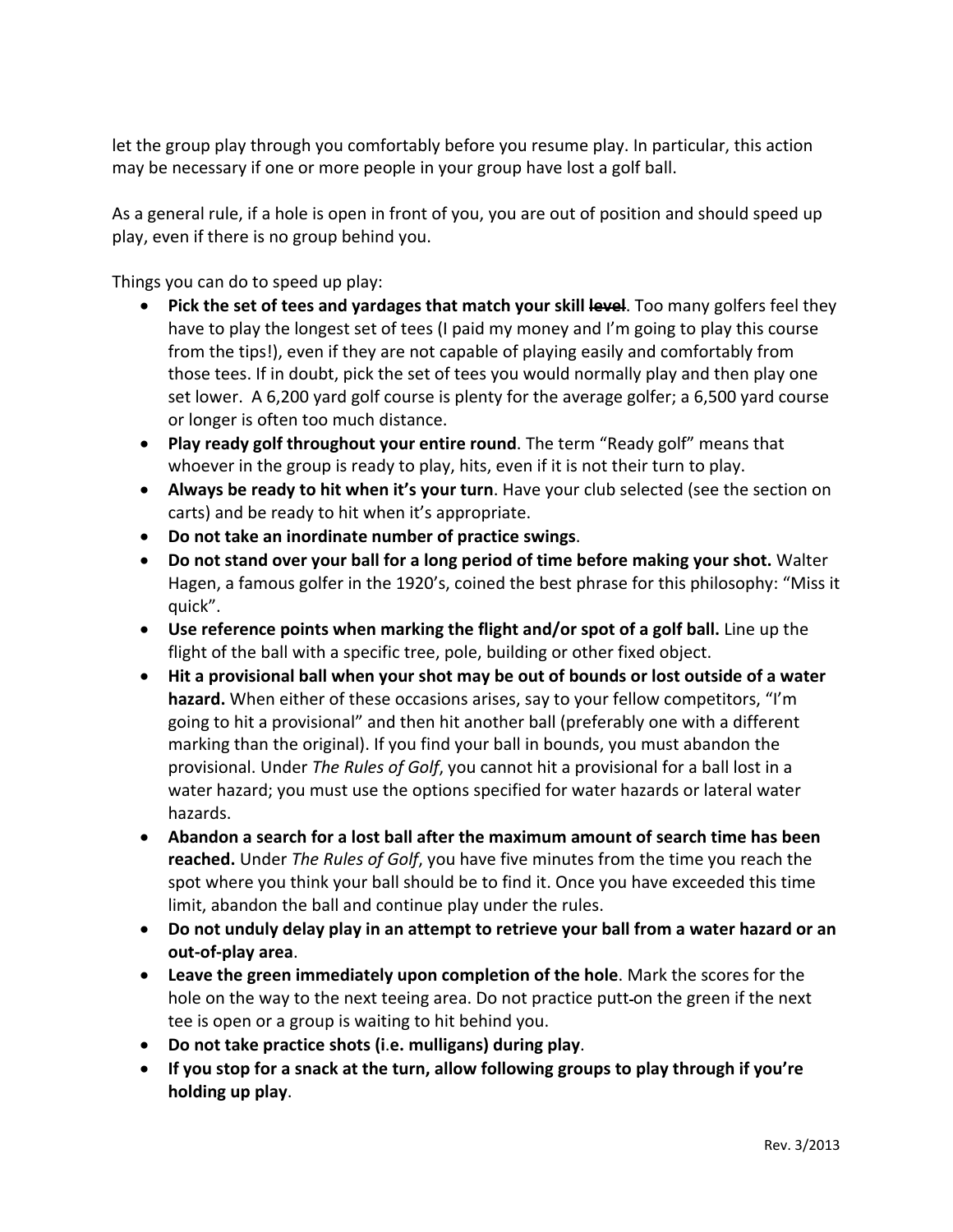# **Safety**

Golfers are responsible for protecting themselves and for taking care of others on the course, as well. Three rules apply:

- When making a swing, whether practice or an actual stroke, be sure that no one is in a position to be hit by the club. This is particularly important in the teeing area.
- Players should not hit shots until the players in front of them are out of range.
- If a ball in motion might strike someone, the player and/or his group should shout "FORE!" as a warning. If you hear someone shouting "FORE!" cover up to avoid being struck by a flying golf ball.

# **Course Maintenance**

Maintaining the quality of the golf course is every golfer's responsibility. A few seconds taken to repair a ball mark or fix a divot helps maintain good turf quality and makes the game more enjoyable for everyone. As a general rule, leave the golf course in better condition than you found it.

Remember to:

- **Replace divots after you make a shot**. Use sand and/or seed mixture when a course provides this to repair divots. Otherwise, replace as much of the grass as is possible and tap down lightly with your foot. Take care to make sure that divots are not taken with practice swings and limit the number of practice swings taken, especially in the teeing area.
- **Rake bunkers properly after hitting bunker shots**.
- **Repair ball marks on the green**. To repair a ball mark, use a tee or tool designed for that purpose. Gently stretch the edges of the turf back over the ball mark, loosen the soil underneath so the turf can take root, and then tap the spot down with your putter. Press down any irregularities after you putt, as long as you are not unduly delaying play or affecting the subsequent play of others in your group.
- **Be certain not to do anything, even inadvertently, that will damage the surface of the green or hole**. When walking, be careful not to drag your feet. When lowering the flagstick to the green surface, do not jab the end into the green surface. When replacing the flagstick in the hole, be careful not to damage the hole. Never slam your putter on the putting surface or into the side of the hole. Always retrieve your ball from the hole with your hand, not the head of the putter.
- **Leave your golf bag off to the side of the green in the direction of the next teeing ground**.
- **Follow the club's prescribed cart policies.** Use the 90 degree rule as much as possible to minimize wear on fairways.
- **Don't drive carts close to the teeing area or green**.
- **Avoid extremely wet areas or steep slopes when driving a cart**. If you must be in these areas, use caution both for safety and course maintenance.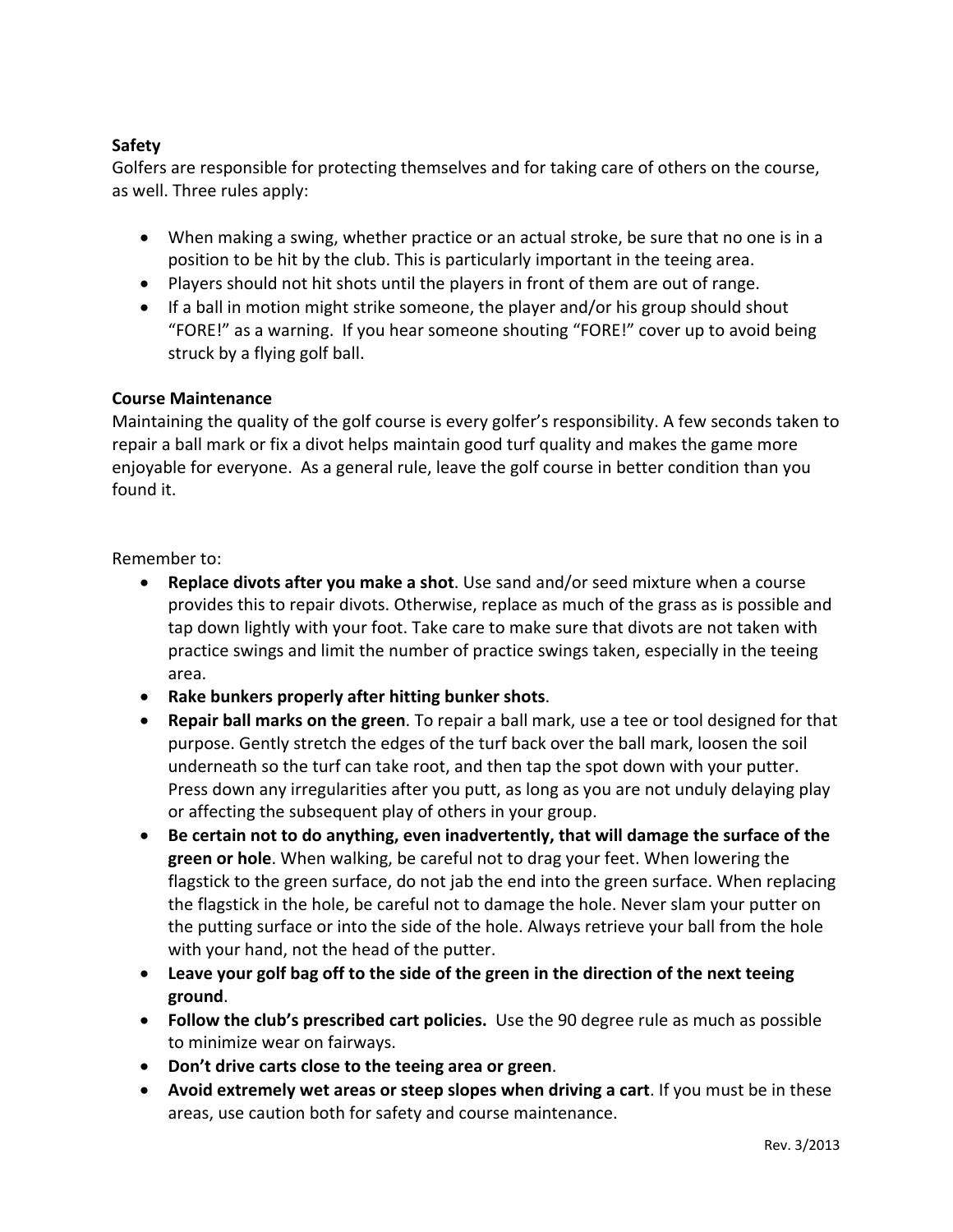**Replace any moveable obstruction (e.g., hazard stakes, benches, signs) when they have been moved**. Be sure not to violate *The Rules of Golf* when replacing moveable obstructions.

### *The Rules of Golf*

Often during the manual, we have referred to *The Rules of Golf*. Golf is unique in that each player is responsible for knowing and administering the rules and obliged to call penalties on himself if necessary. It is important, therefore, to develop an understanding of *The Rules of Golf* and to play the game by the rules at all times.

Knowing the rules prevents embarrassing situations when a fellow player is forced to call a penalty on a player who simply did not know the appropriate rule. Learning the rules helps avoid these problems.

The rules are not merely a series of do's and don'ts. Many times, golfers who know the rules can get out of bad situations simply because they know their options under *The Rules of Golf*.

Beginning golfers should acquire a rules book and try to learn the basics of *The Rules of Golf*. Helpful books and pamphlets are also available from the United States Golf Association on their website at usga.org and on the SCGA's website at scga.org Golfers can also consult people well versed in *The Rules of Golf* – such as the SCGA, coach, club professional, or experienced player – if they have specific questions on *The Rules of Golf*.

#### **Conclusion**

Much of what has been said in this booklet can be summed up in one word: Etiquette. The proper guidelines for etiquette can be found in Section I at the beginning of the Rules of Golf Book. For more than 400 years, golfers have developed a code of conduct that sets the game apart from all other sports. Adhering to these rules will increase your enjoyment of a game that will last a lifetime.

# **Important Definitions**

#### **Bunker**

A "*bunker*" is a *hazard* consisting of a prepared area of ground, often a hollow, from which turf or soil has been removed and replaced with sand or the like.

Grass‐covered ground bordering or within a bunker*,* including a stacked turf face (whether grass‐covered or earthen), is not part of the *bunker.* A wall or lip of the bunker not covered with grass is part of the bunker*.* The margin of a bunker extends vertically downwards, but not upwards.

A ball is in a bunker when it lies in or any part of it touches the bunker.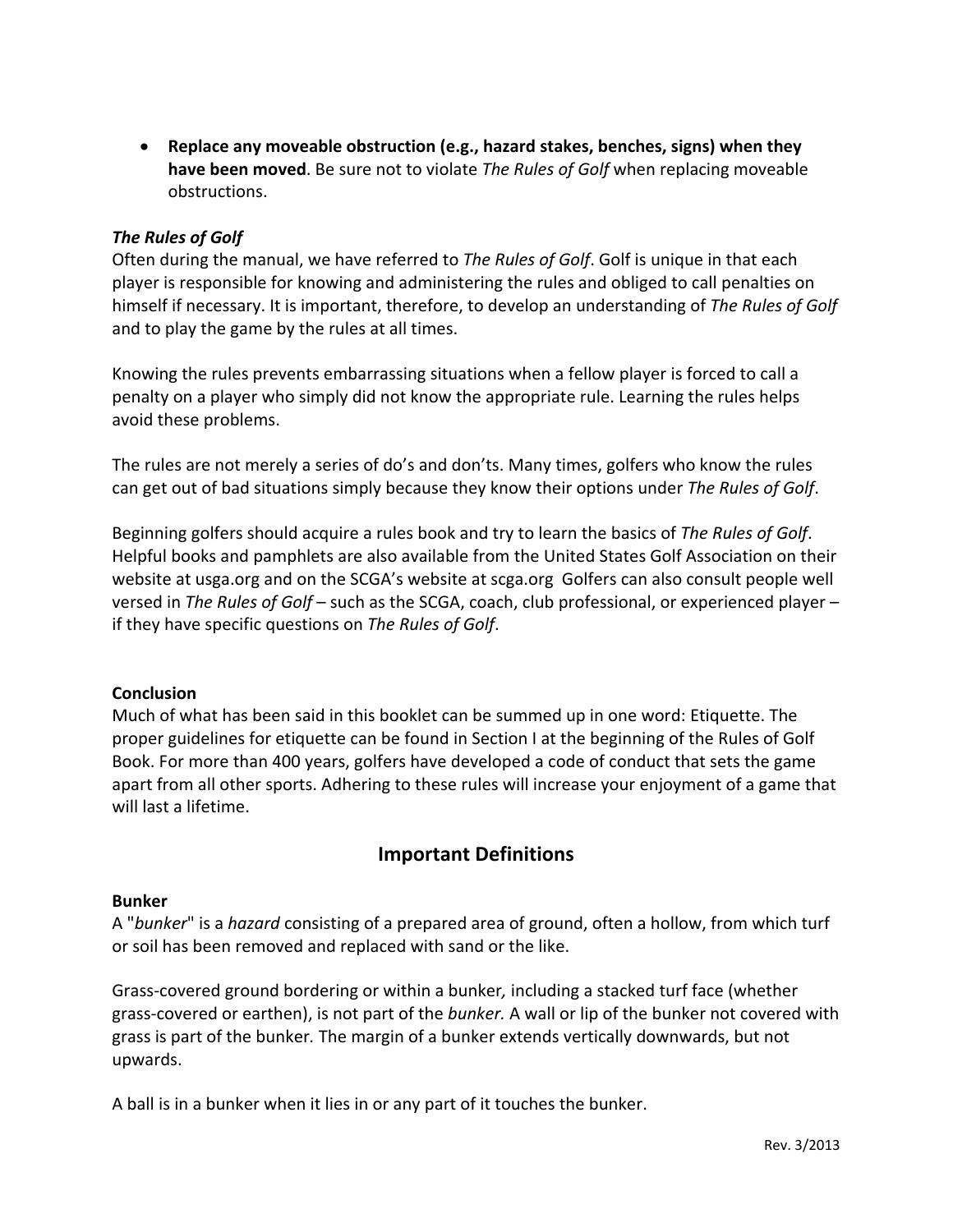## **Casual Water**

"*Casual water*" is any temporary accumulation of water on the *course* that is not in a *water hazard* and is visible before or after the player takes his *stance*. Snow and natural ice, other than frost, are either *casual water* or *loose impediments*, at the option of the player. Manufactured ice is an *obstruction*. Dew and frost are not *casual water.*

A ball is in *casual water* when it lies in or any part of it touches the *casual water*.

# **Ground Under Repair**

"*Ground under repair*" is any part of the *course* so marked by order of the *Committee* or so declared by its authorized representative. All ground and any grass, bush, tree or other growing thing within the ground under repair are part of the ground under repair. *Ground under repair* includes material piled for removal and a hole made by a greenkeeper, even if not so marked. Grass cuttings and other material left on the *course* that have been abandoned and are not intended to be removed are not ground under repair unless so marked.

When the margin of ground under repair is defined by stakes, the stakes are inside the ground under repair, and the margin of the ground under repair is defined by the nearest outside points of the stakes at ground level. When both stakes and lines are used to indicate ground under repair, the stakes identify the ground under repair and the lines define the margin of the ground under repair. When the margin of ground under repair is defined by a line on the ground, the line itself is in the ground under repair. The margin of *ground under repair* extends vertically downwards but not upwards.

A ball is in ground under repair when it lies in or any part of it touches the ground under repair.

Stakes used to define the margin of or identify *ground under repair* are *obstructions*.

Note: The *Committee* may make a Local Rule prohibiting play from ground under repair or an environmentally‐sensitive area defined as ground under repair.

### **Line of Putt**

The "*line of putt*" is the line that the player wishes his ball to take after a *stroke* on the *putting green*. Except with respect to Rule 16‐1e, the line of putt includes a reasonable distance on either side of the intended line. The line of putt does not extend beyond the *hole*.

### **Out of Bounds**

"*Out of bounds*" is beyond the boundaries of the *course* or any part of the *course* so marked by the *Committee*.

When out of bounds is defined by reference to stakes or a fence or as being beyond stakes or a fence, the out of bounds line is determined by the nearest inside points at ground level of the stakes or fence posts (excluding angled supports). When both stakes and lines are used to indicate out of bounds, the stakes identify out of bounds and the lines define out of bounds.